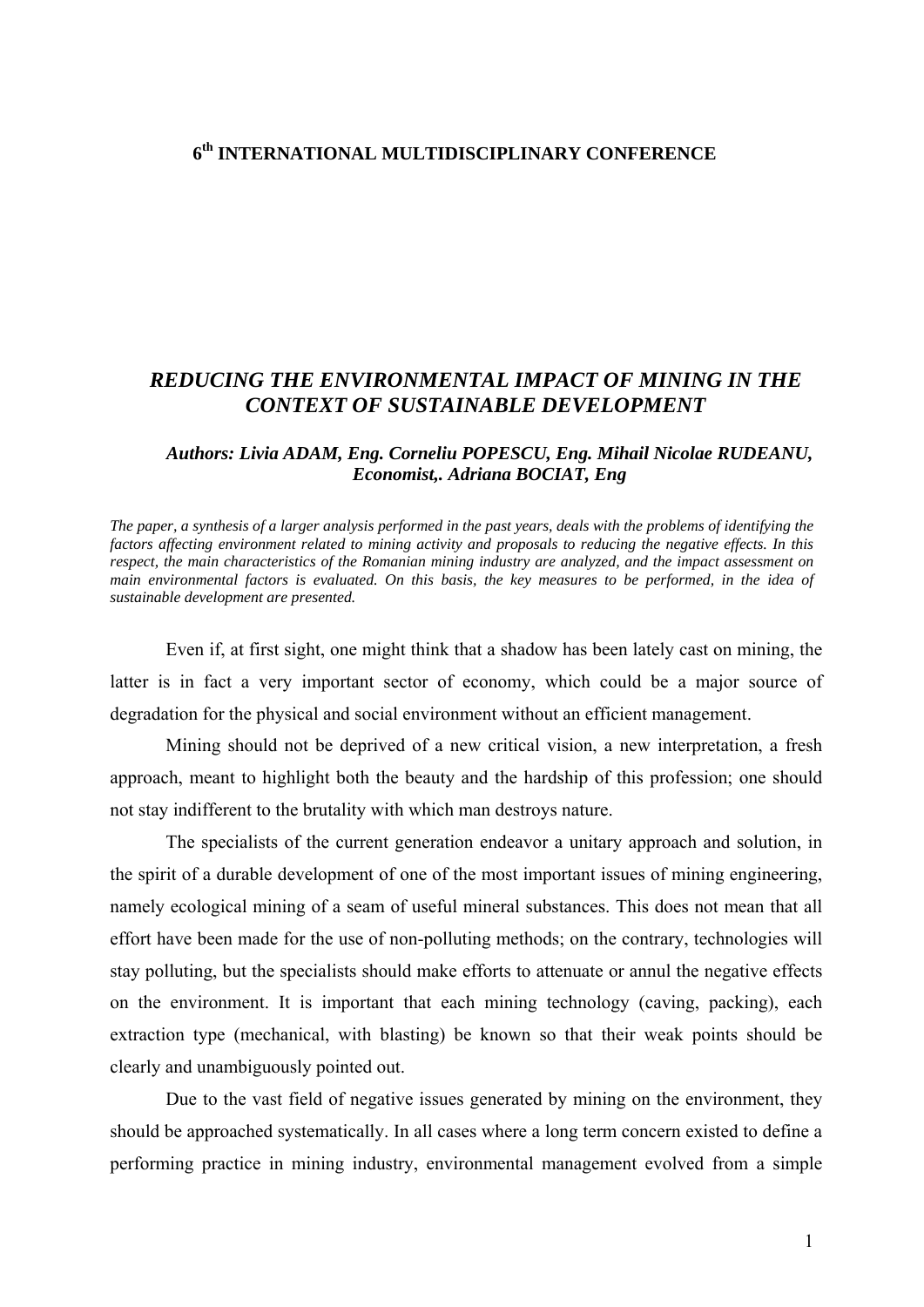uncoordinated response, with a limited sphere of application, given to problems of local interest, to a discipline with a high degree of integration. Positive practices come to life at present, by the use of systematic and rational management procedures, which can represent a powerful means of environmental impact control.

A durable development is based on economy and ecology, with four compatible systems interacting: **economic, human** (social), **ambient** (environment or ecological), and **technological.** To provide compatibility of the four systems, an essential element involved is **simultaneity of progress in all the four dimensions.** 

Against this background, the promotion of responsible factors of the "economyecology" concept is endeavored as a component of durable development; that is the right to development should be exercised in such a way that the development and environment needs of the present and future generations should be equitably satisfied.

The durable development objective will have to correspond to the needs of the unit, so that the system should be as simple and as economic as possible and to be easily maintained in reasonable limits. When choosing an approach, a series of factors are taken into consideration, namely: the system implementation cost compared to the benefits, training and experience of the trained staff, and last but not least, previous experience of the unit in the implementation of systematic environment management procedures.

Among the essential elements to be considered for a durable development, the more and more international, even global characteristic of the environment issue is to be mentioned.

The strategic parts of a durable development and the actions of improvement of present technological systems in view of defining the technologies of the future are written in a trigonometric sense, from the management of product and services, through management of resources to management of modification.

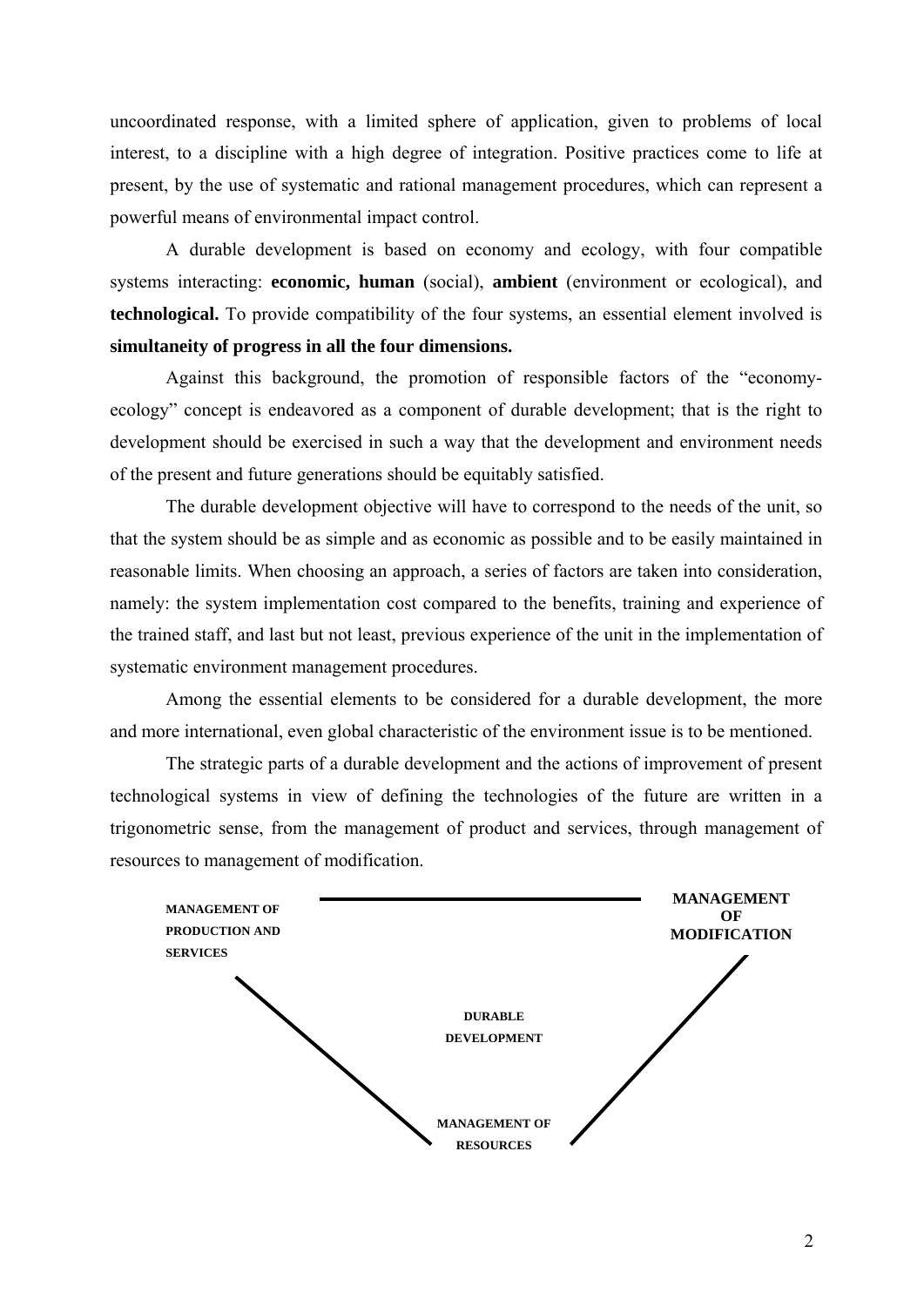For developing countries, international economic relationships, price of commodities, transnational investments as well as debts and budgets make allocation of resources required for investments in the area of environment protection as well as introduction of measures of adaptation to required policies imposed by a durable development difficult.

 Indeed, one of the solutions suggested in the "Declaration on the Environment Protection and Development in Rio", adopted at the United Nations Conference of Environment and Development, is that environment and economy are tightly connected, and integration of ecological considerations in development planning is essential for a durable development.

 Based on common elements, the strategy of durable development becomes operational by suitable national policies, capable to carry out the compatibility of systems interconditioning each other in time and space, regional and international cooperation.

 Some necessary measures to be taken to reduce negative influences created by mining industry on environment factors will be given below.

 In underground workout of useful mineral substances, negative effects on the surface can be diminished by suitable extraction methods and technologies, exemplified by packing – especially hydraulically – underground cavities, correct dimensioning of mine workings and protection pillars, harmonious exploitation of the layers close to coal etc.

 Prevention or reduction of damaging influence of solid residues is based on an as rational application as possible of the principles of clean and efficient mining, in an endeavor to

Reduce the quantities of sterile resulting from the extraction process;

Occupy as small as possible and less productive land areas;

Use solid mineral residues in various spheres and get usable sub products.

To prevent or minimize the influence of residual water resulting from technological processes, occurring in various sectors of mining industry in the present state of development of mining methods, the following measures are required:

- Reduce industrial water consumption as much as possible, reducing thus impure residual water quantities;
- Reduce pollution degree by cleaning impure water before its discharge in tributaries.

The following measures are required for the protection of air:

- Reduce pollutant air volumes;
- Reduce pollutants quantitatively;
- Clean polluted air and its dispersion into atmosphere.